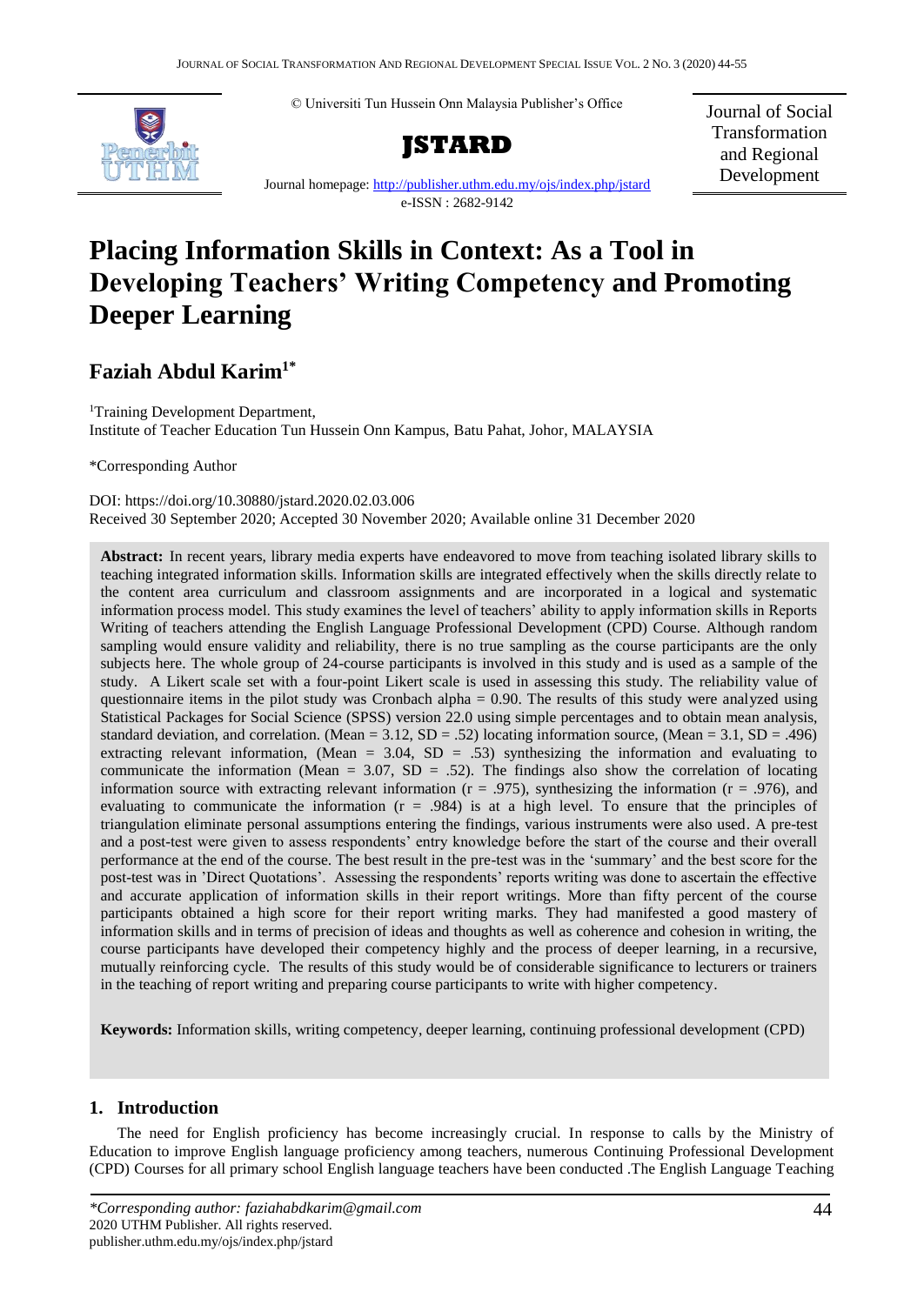Centre (ELTC) together with Institute of Teacher Education Malaysia has conducted CPD such as the Highly Immersive Programme (HIP), the Professional Upskilling of English Language Teachers (Pro-ELT), the English Language Enhancement in Schools Programme (PPKBIS) and the Dual Language Programme (DLP). Institute of Teacher Education also works in close relationships with schools and the Ministry of Education in supporting teachers' CPD. Additionally, lecturers in Institute of Teacher Education render their professional assistance to the Ministry of Education. They are judiciously positioned to evaluate the quality of professional development, monitor its effectiveness in the classroom, and recommend the directions that CPD might proceed in the future. All these initiatives are to focus on the improvement of the teachers' proficiency and also competency. In a teaching-learning situation where the motivation to learn the English language is lacking, it is clear that the impetus must come from the teacher himself. Level of English proficiency among teachers should be at a mastery level because they need their language ability to teach the target language effectively and competent in order to provide optimal learning opportunities in the language classroom. It gives a strong presumption that teachers' general proficiency significantly affects the way they use language in the classroom to promote learning. Therefore, the demands on English language teachers and how they are trained are increased and a major force of these efforts have focused on improving teachers' English language proficiency.

A widely cited definition of CPD is offered by Day: '…all natural learning experiences and those conscious and planned activities which are intended to be of direct or indirect benefit to the individual, group or school and which contribute through these to the quality of education in the classroom. It is the process by which, alone and with others, teachers … acquire and develop critically the knowledge, skills and emotional intelligence essential to good professional thinking, planning and practice.' (Day, 1999: 4). Consequently, it is essential for teachers to attend CPD as it ensures them continue to be competent in their profession and ensures their capabilities keep pace with the current standards of others in the same field. Research has shown that, in a responsive social setting, learners can adopt the criteria for competence they see in others and then use this information to judge and perfect the adequacy of their own performance (National Research Council, 2001). There are more reasons why teachers need to continue their learning once they are qualified. Firstly, they can be vigilant in observing what is and isn't succeeding thus they are doing the process of reflection, teachers may find it helpful to 'observe' themselves. Secondly, the teachers need to discover the other ways there are of doing things and there are better ways of finding out new ideas, techniques, and approaches. Earley and Porritt, (2014) have argued that improving student outcomes is the primary purpose of CPD and that students' needs (rather than teachers') should be the starting point in decisions about the kinds of CPD that are pursued. For a more detailed discussion, Borg, (2015) suggests that CPD can achieve positive and sustained impacts on teachers, learners, and organizations when student learning provides the motivation for professional learning. Thus, teachers' professional development should be understood as a lifelong learning process, rather than a one-off event.

### **The Big6 Model**

The Big6 information problem-solving approach is an information literacy model developed by Mike Eisenberg and Bob Berkowitz of USA in 2001. It is an information search process model which states how people of all ages solve an information problem. It integrates information search and use skills along with technology tools in a systematic process to find, use, apply, and evaluate information for specific needs and tasks. The Big6 Skills are best learned when integrated with classroom curriculum and activities. It is most widely known and widely used model to teach information and technology skills in the world. According to this model the successful information solving process encompasses six or six steps with two sub-stages or sub- steps shown below.



Inquiry Process created by OPS Library Services for use in the Omaha Public Schools based<br>featuring elements from Barbara Stripling's Model of Inquiry and the Six Traits of Writing.

**Fig. 1 - Big 6 inquiry process**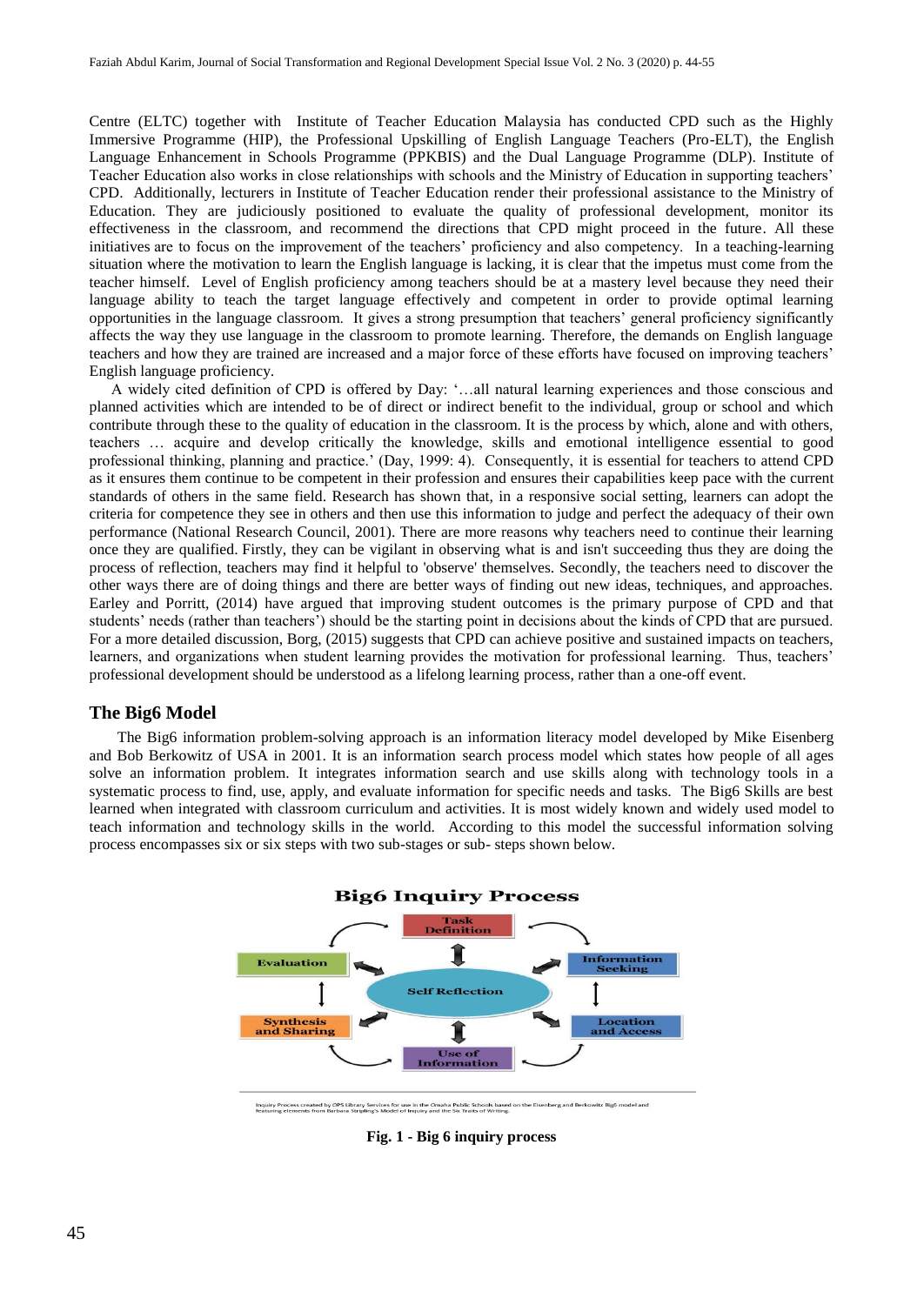#### **Locate Information Source**

Locating information source is the third stage. It involves finding out where the information can be accessed. In the local library, browsing the shelves, finding a library's online catalogue, or making use of search engines, meta search tools, and subject trees are ways to locate information. Finding information within the sources, understanding keywords and guide words, searching engines and databases will help locate useful information.\

#### **Extract Relevant Information**

Extracting relevant information is the fourth stage. Concept mapping software and graphic organizers are useful during this stage to keep track of notes. There are several ways that notes can be made and graphic organizers can be used. Not all notes have to be written. Images have been used to express thoughts in note-making. (Burke, 2008).

#### **Synthesize the Information**

Synthesizing is the fifth stage. This is the stage where information extracted is determined useful or is not. The information that remains will be part of a speech, report, or presentation of some kind and is presented to an audience in a creative way. Also, the research findings can be translated into a new and appealing format that is pleasing to the senses by using charts, graphs, pictures, sound, 3D objects, and animation. Whereby, a speech is delivered with a multimedia presentation. Mike Frerichs, a school media specialist, says that, the concept of design is built into the Big6 research process, and that it is, especially effective to teach design as part of the Big6 number five synthesis stage. (Frerichs, 2008).

#### **Evaluation to Communicate the Information**

Evaluation is the sixth and final stage. Now, it is time to judge findings that have been presented to others. Judging the effectiveness of the product requires thinking about how well the presentation was received. Next, judging the efficiency of the process by reviewing what has been accomplished in each of the stages. This is effectively where the Big6 starts over.

This study is to examine teachers' ability to apply information skills for academic purposes among the English Language Proficiency CPD course participants. Information Skills here refer to; locate information source, extract relevant information, synthesize the information and evaluation to communicate the information (transferable) The study also sets out to investigate what course participants' attitude in applying Information skills. It further examines the content of course participants' report and how useful information skills had been for writing out their reports.

The specific objectives of this study are to: (a) identify the level of teachers' ability to apply information skills used in the Report writing, (b) show the correlation of locating information source, extracting relevant information; synthesizing the information and evaluating to communicate the information (transferable), (c) investigate teachers' writing competency and whether the teachers' writing competency have improved, and (d) investigate what teachers' attitude in applying Information skills.

#### **2. Literature Review**

The theoretical foundations of this study are fundamentally on information skills that part of the information phenomenon, teacher competency in writing, and how deeper learning is encouraged. This study was inspired by the Big6 Process. Michael Eisenberg and Bob Berkowitz introduced the Big6 in 1988. (Eisenberg and Berkowitz 1990). The Big6 is a six-stage model to help anyone solve problems or make decisions by using information. It is an effective tool for helping students learn the research process which allows researchers to effectively find, use, apply, and evaluate information. Eisenberg and Berkowitz (1990, 1999, 2000) emphasize one essential guideline for implementing information skills instruction—integration with the classroom curriculum. From experience and research, we know that teaching information skills is most effective when combined with subject area units, lessons, and assignments. One of the inspirational readings on a case study conducted by Sara Wolf (2003),

on the Big Six Information Skills as a Metacognitive Scaffold examined the effect of Big6 on grade 8 students who were asked to write about the events surrounding the African-American Civil Right Movement. As Eisenberg (1998) emphasized in her study that Big6 is an inquiry process which is very critical to students' learning in all areas like social studies (research process), science (experimental process), mathematics (problem solving process) this study was found equally helpful in the development of cognitive learning as it provides a strategy for developing the foundations of higher order thinking skills, reasoning, and critical thinking. Information literacy skills as pointed out by Kovalik, Jesen, Schloman and Tipton (2010) refers to an individual's ability to recognize when there is a need for information, and to be able to identify, locate, evaluate, and effectively use that information for the issue or problem at hand.

The Big6 is used to teach inquiry, information and technology skills in thousands of K-12 schools, higher education institutions, and corporate training programs. The Big6 information problem-solving process is applicable whenever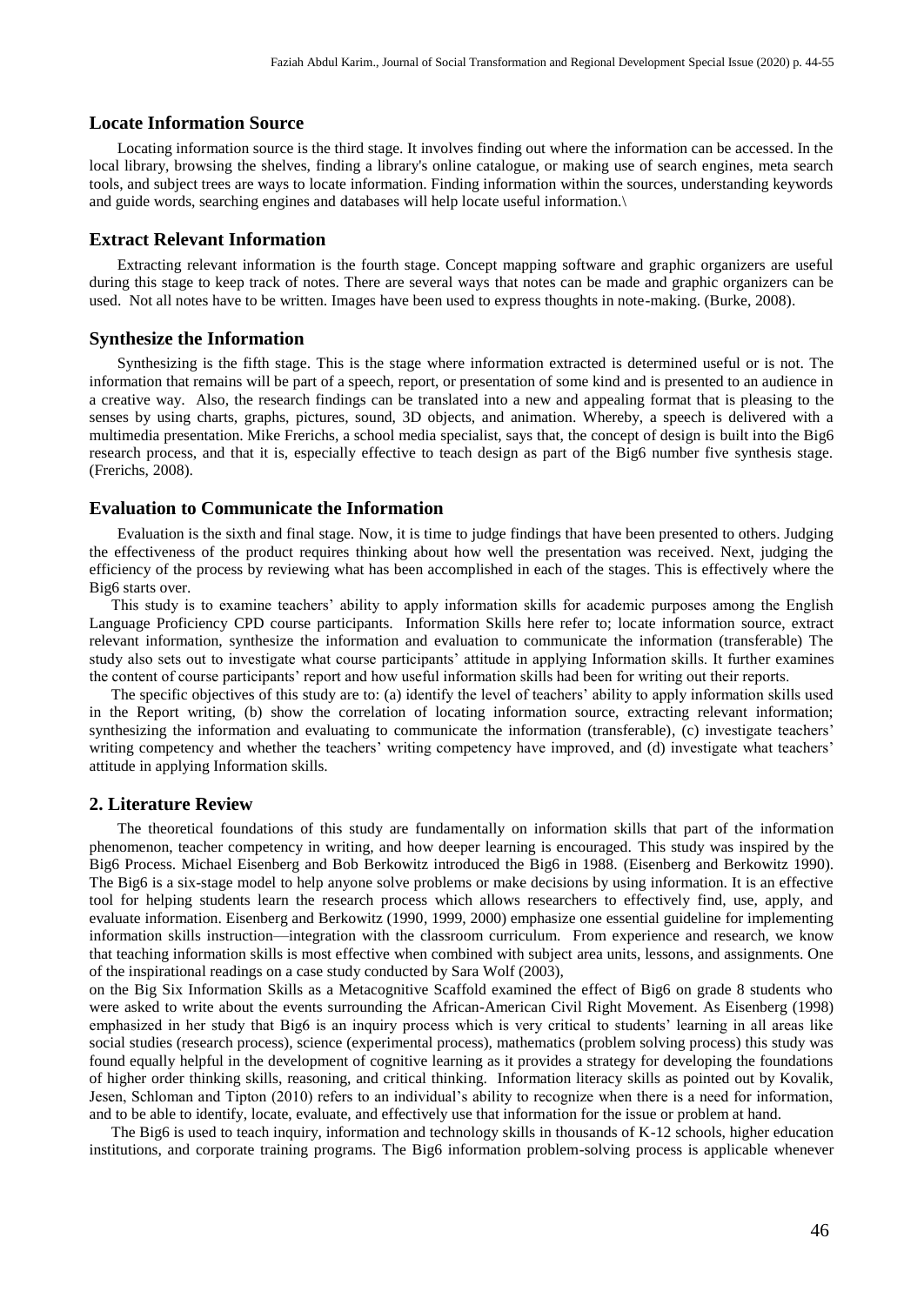people need and use information that integrates information search and use skills along with technology tools in a systematic process to find, use, apply, and evaluate information for specific needs and tasks.

After gaining its popularity since the mid-1980s, in January of 2018, A new non-profit organization, The Big6.org, has been established to carry the mission forward (website thebig6.org.). The Big6.org was launched with the mission of The Big6.org is to use the Big6 model, approach, and programs to promote essential, lifelong information problemsolving skills thinking, learning, and teaching in schools and informal learning contexts. Recently, Colet Bartow and John Marino, the New Big6.org team members, broadcasted team talk with Mike Eisenberg to discuss the origin stories with the Big 6 information problem solving process, the Big 6 information problem solving model and how the Big 6 is moving into the future. (Originally broadcast January 21, 2019 on Facebook Live). The most recent article written about Big6 by Colet Bartow (August 25, 2019), "The Big 6 and Super 3 provide access points and clarity to the fundamental building blocks of learning for any age student, teacher, teacher-librarian, school leader, trustee—really anyone! It really is time to make the idea stick that PK-Lifetime Learning is really about empowering and enabling all learners to identify, solve, present, create, and improve upon information problem solving in all aspects of life". Bartow's comments were influenced by an article titled 6 Rules to Break for Better, Deeper-Learning Outcomes written by Monica Martinez (November 13, 2014) , she states, "Incorporate deeper learning as you empower students to seek knowledge from many sources, use tools relevant to their lives, and embrace the lessons of failure".

In reviewing previous works on 'Deeper learning", Monica Martinez, author of Deeper Learning: How Eight Innovative Public Schools Are Transforming Education in the Twenty-First Century, shares strategies that offer a motivating and extended vision of what's conceivable in schools today. In her article, she recommends a framework for teachers and schools to adapt to the situation of preparing all students for college, careers, and the present reality. Martinez identifies six strategies and pedagogical practices for deeper learning outcomes; empower students as learners, contextualize knowledge, connect learning to real-world experience, extend learning beyond the school, customize learning experience, and incorporate technology.

According to the Hewlett Foundation definition (William and Flora Hewlett Foundation, 2013; Chow, 2010), deeper learning is the term that refers to the competencies, knowledge, and skills that students must develop to succeed in the 21<sup>st</sup> century, and therefore what they should know and be able to do when they graduate from our public education system. Deeper learning competencies address three domains: cognitive, interpersonal, and intrapersonal (Pellegrino, Hilton, Herman, et al., 2012). Cognitively, students master the content knowledge, they are more able to transfer knowledge to other situations or tasks. That is, they develop the ability to synthesize and analyse information; frame questions; and recognize patterns, trends, and relationships so they can identify and solve problems as well as assess or evaluate the eff ectiveness of the proposed solution. Taken together, the deeper learning competencies result in students' ability to use and apply what they have learned. This ability, known as knowledge transfer, is widely recognized as critical to succeeding at novel tasks or new contexts (Pellegrino, Hilton, Herman, et.al., 2012). Strategies that facilitate deeper learning for students will help prepare students to deal with the changes and fulfill the demand for higher-level skills and provide them with an ability to learn in the globally connected economy. A recent report by workforce economist emphasised the increasing need for individuals who can work across networks of people, with greater efficiency and at an accelerated pace (Carnevale and Rose, 2015:12).

Through deeper learning which often involves shared learning and interactions with others in a community, the individual develops expertise in a particular domain of knowledge and/ or performance. It is also referred to the blend of both knowledge and skills. While other types of learning may allow an individual to recall facts, concepts, or procedures, deeper learning allows the individual to transfer what was learned to solve new problems. It is stated in CCSSI (2012), the English language arts standards call on students to synthesize and apply evidence to create and effectively communicate an argument and are likely to shape any attempt to infuse deeper learning initiatives into are likely to shape any attempt to infuse deeper learning initiatives into school curricula also in teachers' training curricula.

Essentially, the proposed adoption of Common European Framework of Reference (CEFR) for Languages in the development of the English education system in Malaysia is to meet the international standard (Ministry of Education Malaysia Blueprint, 2015 (b): 62). CEFR is an international standard for describing language ability based on a sixpoint scale, from A1 for beginners, up to C2 for those who have mastered a language. Professor John Trim, one of the CEFR authors described 'What we were aiming at was something which will be a common reference point that people working in different fields and people using it for entirely different things and in very different ways could refer to in order to feel that they were part of a common universe' (Saville 2005:281). Recent documents and plans released by Malaysian government, such as the English Language Roadmap 2015-2025 which are part of the Malaysian Education plan have clearly indicated that the Malaysian government is expediting the implementation of the framework into the current education system. (Nurul farehah & Mohd Sallehhudin Aziz (2017). In the context of English language proficiency, the Ministry of Education expects Malaysian students to attain the target proficiency level expressed in terms of the CEFR set for each stage of education (English Language Education Reforms in Malaysia: The Roadmap 2015-2025, 2016, pp. 5-6). Inevitably, by the year 2016, all English language teachers must achieve a minimum level of C1, which is equivalent to a capable/expert user of the English language according to the CEFR to enable them to continue to teach the subject. According to Education Ministry deputy director-general Dr. Habibah Abdul Rahim, "Teachers need to be proficient in the English language in order to facilitate teaching and learning, as well as help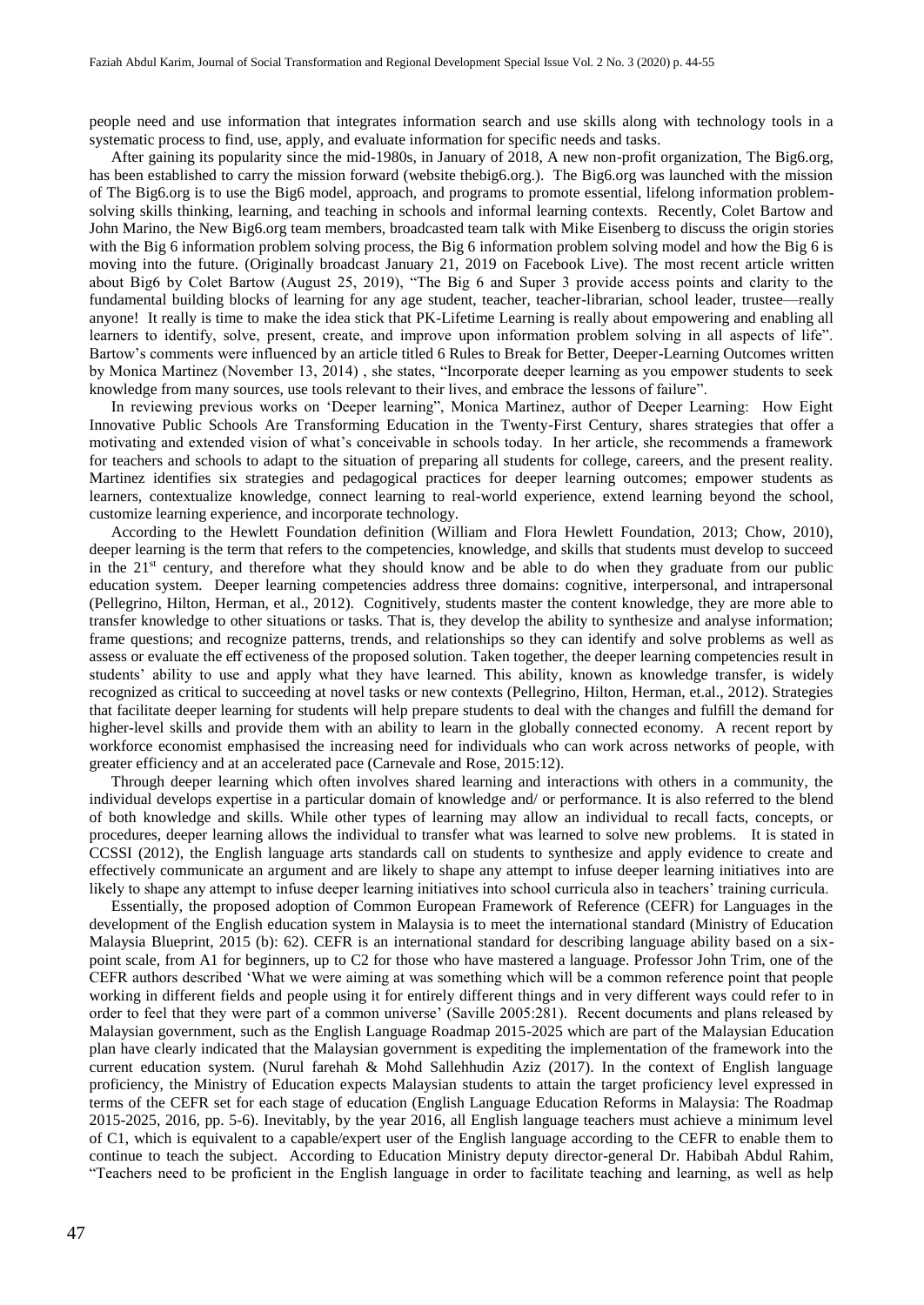students acquire targeted CEFR levels. It is only English language option teachers who have to take MUET and achieve at least the C1 level. It is not compulsory for non-English language option teachers." (thestar.com.my 2019).

Writing competencies belong to two broad groups: writing proficiency and writing task-related skills. The former includes abilities such as punctuation, grammar, word choice and composition, and latter-related skills include an ability to source information and apply suitable writing conventions (Pajares, 2003). Thus, it can be acclaimed that the language teacher competencies in the classroom consists of teachers use language both as a medium for and object of instruction. They require language skills that include knowledge of the structures and functions of language, as well as fluency in speaking, writing, listening, and reading, and the ability to teach these same skills to their students. Mastering in English means knowing how to communicate in English. This involves the productive skills and the receptive skills. Linguistic competence is a term that associate with Chomsky (2000), who made the distinction between people's knowledge of language (competence), and that knowledge put to use in real situations (performance). In as much as Intellectual abilities is one of competences of professional development in teacher training. It is Intellectual abilities which is the most relevant because this is where the writing competence is presented as one the priorities to be developed in teachers. As writing is an essential competence, in teacher training, writing is an individual pedagogical action that aids teachers to interpret the school and community context in order to set new objectives and participate to rebuild and transform education. The SEP (2002) establishes in its official educational documents that the writing competence is an important skill that has to be included in the programs which are schools that specialize in training teachers. It is important that teachers possess competences, knowledge and skills, and be able to integrate the teaching program curricula with the use of ICT (Information and Communications Technology) and Information Skills. This is in line with the UNESCO Competency Framework for Teachers. The ICT CFT consists of 18 competencies organized according to the six aspects of teachers' professional practice, over three levels of teachers' pedagogical use of ICT. The underlying idea is that teachers who have competencies to use ICT in their professional practice will deliver quality education and ultimately be able to effectively guide the development of students' ICT (UNESCO. 2015).

Whereas, Information skills are techniques which teachers learnt during their time at university to help them not only whilst they are studying, but throughout their lives, at any time when they may need to find and use information. Teachers have developed some information skills already without even realizing it for example looking for information on the Internet is an "information skill". When learners/ teachers read, write or think at a high level, compare ideas and do/prepare assignments, all the skills they apply in these situations have to do with using information in some ways. Information skills are an important part of becoming information literate which are abilities to use information effectively vary considerably. It is interesting to note that The Partnership for  $21<sup>st</sup>$  Century Skills had published its Framework for 21<sup>st</sup> Century Learning (2004), which includes eleven core subjects, four interdisciplinary themes, and three sets of skills that support students' learning across all these subjects and themes including a set titled Information, Media and Technology Skills. In addition to that, the International Society for Technology in Education (ISTE, 2017) added research and information fluency as a major category in its revised Standards for Students. Likewise, American Association of School Librarians (AASL, 2018) threaded information literacy throughout its Standards for the 21<sup>st</sup>-Century Learner. At present, the American Common Core State Standards for English Language Arts & Literacy in History/Social Studies, Science, and Technical Subjects, not only focus on reading informational text but note the need for students to be able to gather, comprehend, evaluate, synthesize, and report on information and ideas and to produce and create a high volume and extensive range of print and nonprint text in media forms old and new (CCSSI 2012).

#### **3. Methodology**

#### **Design**

This study is a quantitative study that aims to identify the level and the relationship between four variables. In this study, a measuring tool was used to elicit data through the Monash University Library Questionnaire on Information Literacy which the questionnaire was modified according to the suitability of the respondents. The data collected were analysed using Statistical Packages for Social Science (SPSS) version 22.0 to obtain percentages, mean analysis, standard deviation, and correlation. In order to ensure validity and reliability, a pilot study was conducted using 20 respondents. The reliability test of Cronbach Alpha showed a high value of 0.90 for the entire 44 items of the questionnaire. Validity test using Kaiser Meyer Olkin (KMO) and Bartlett's shows the validity value obtained is also 0.93 for 44 items answered by the respondents. This questionnaire was divided into two parts: A and B. Part A contains questions related to student demographics. Part B contains questions to evaluate the components of information skill used in the Report Writing; locating information source, extracting relevant information, synthesizing the information and evaluating to communicate the information.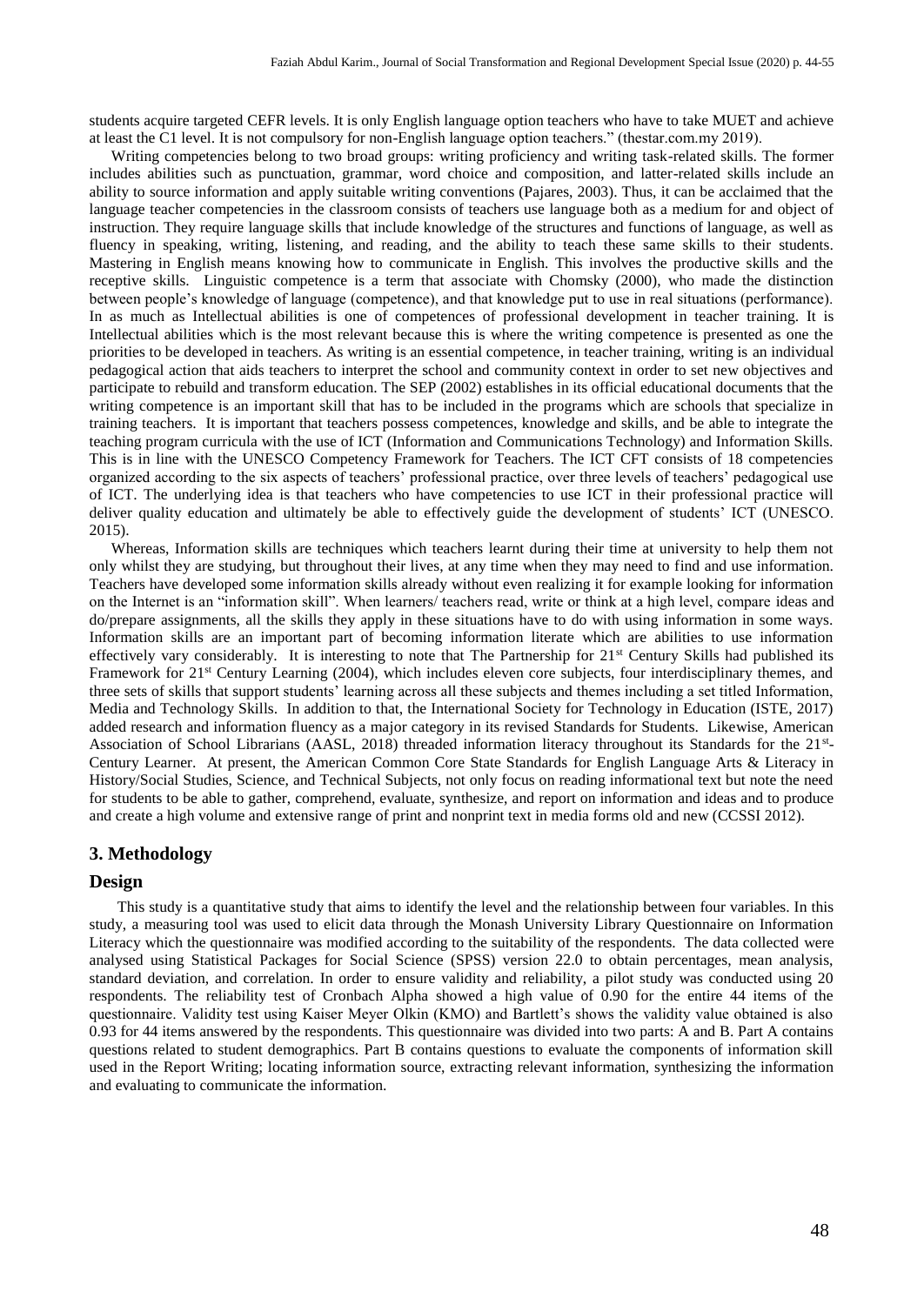| Field                                     | Number of Question | <b>Question Number</b> |
|-------------------------------------------|--------------------|------------------------|
| locating information source               |                    | $1 - 12$               |
| extracting relevant information           |                    | $13 - 21$              |
| synthesizing the information              |                    | $22 - 34$              |
| evaluating to communicate the information |                    | $35 - 44$              |

#### **Table 1 - The total number of questionnaires surveyed**

To determine the mean value, the mean score of the Sugiyono (2001) table in Table 2 is used to evaluate the mean levels in the four components of the information skill studied.

| Rating (Mean)          | <b>Evaluation Criteria</b> |  |  |
|------------------------|----------------------------|--|--|
| $1.00 - 1.75$          | Very low                   |  |  |
| $1.75 - 2.50$          | Low                        |  |  |
| $2.50 - 3.25$          | High                       |  |  |
| $3.25 - 4.00$          | Very high                  |  |  |
| Source: Sugiyono, 2001 |                            |  |  |

#### **Table 2 - Mean Scale Score**

# **Sampling**

The selection of CPD course participants and the sample was based on purposive sampling. In determining the respondents' sample, the researcher chose all 24 teachers who had attended CPD course of In-Service English Language Proficiency. All 24 teachers had been involved in pilot studies and in the actual study. Most of the teachers in this study were trained in TESL Methodology. A few did not have a TESL background. They were Bahasa Malaysia, Chinese or Tamil language teachers. There were 19 females and 5 males in this study.

# **Instruments**

#### **A pre-test and post-test**

The pre-test was administered before the start of the course to assess respondents' prior knowledge of Note taking using Information Skills. The test required the respondents to quote directly from the passage, paraphrase at least one paragraph, summarise the whole passage and evaluate the passage on the whole. They were given one hour to accomplish the task. At the end of the research, the same test was administered as the post-test purely to gauge the comprehension and application of information skills for academic purposes. The allocation of marks for the test was as follows:

| Locate and Access of information within sources                            | 10 marks           |
|----------------------------------------------------------------------------|--------------------|
| (Direct Quotation)                                                         | $\sim$ $-$         |
| Extract and use of relevant information                                    | 20 marks           |
| (Paraphrase)                                                               | -                  |
| Synthesis and organise information from multiple sources (Summary) -       | 10 marks           |
| Evaluate the result effectiveness and the process efficiently (Evaluation) | 10 marks<br>$\sim$ |

# **Report Writing**

A close study of the respondents' reports writing was made to ascertain the application of the information skills. The relevancy of the content and the accuracy as well as the appropriateness of language used was also noted in order to get an insight into the writing proficiency of respondents.

The reports writing was assessed based on the following criteria:

| Content                               |                          | 10 marks |       |
|---------------------------------------|--------------------------|----------|-------|
| Language                              | $\overline{\phantom{0}}$ | 5 marks  |       |
| Organisation and Presentation of text | $\sim$ $-$               | 20 marks |       |
| Growth and Development<br>-           |                          | 5 marks  |       |
| Total                                 |                          | 40       | marks |
|                                       |                          |          |       |
|                                       |                          |          |       |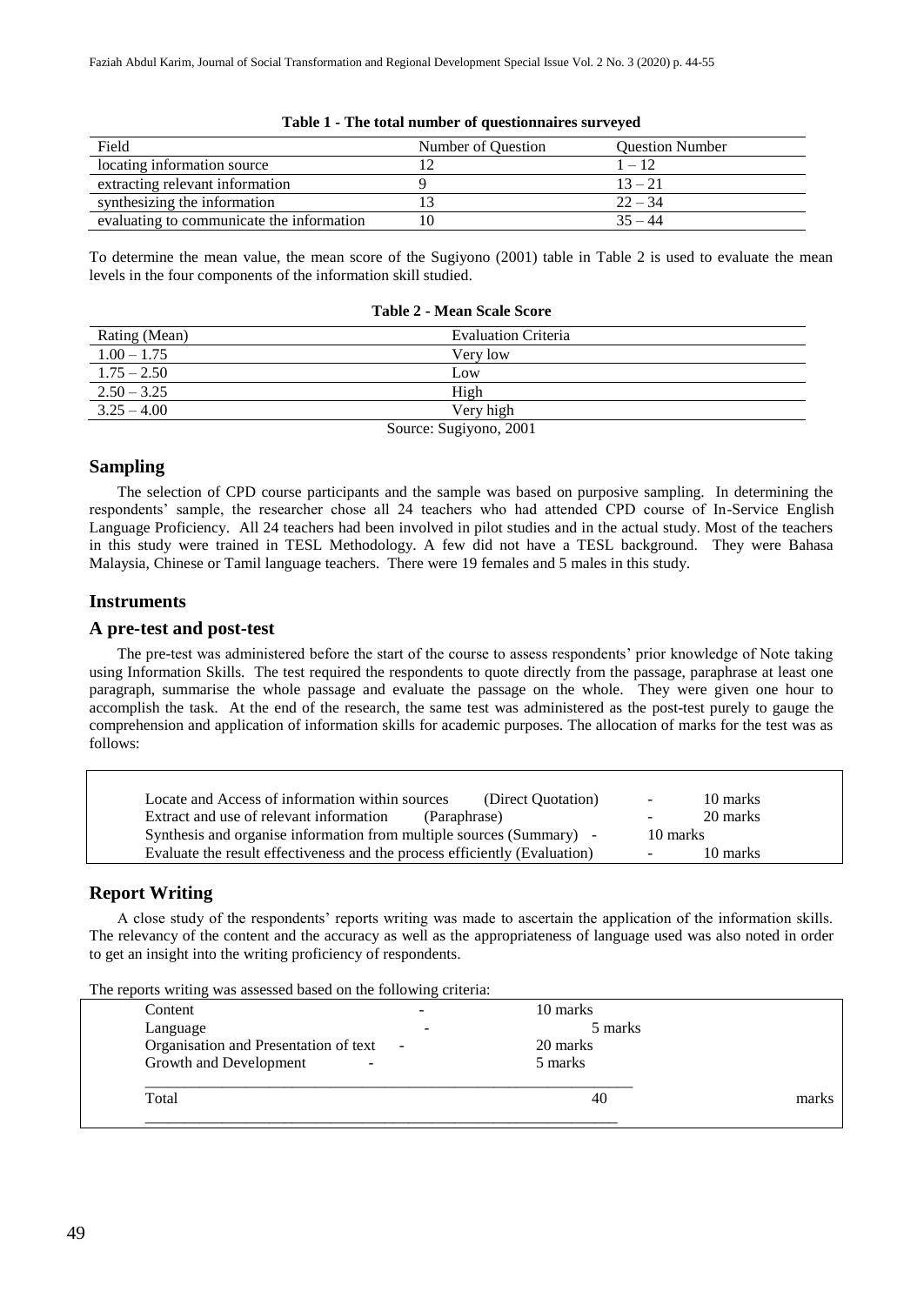# **Journals**

A journal was a written account of participants' involvement in the classroom- based activity and their progress in the report writings. It gave an insight into how is done as regards to their report on their training activity. In the journals, the participants reflected that the input received on information skills, followed by practical sessions to practise skills to dove-tail into search for information regarding their report writing topic had helped them tremendously at the initial stages.

Respondents were also advised to keep journals where they reflected upon the course component on information skills and expressed their feelings of what they liked or disliked about the course component and how useful information skills had been for writing out their reports.

# **Triangulation**

Various instruments were used in this study purely to achieve greater triangulation and credibility of results. To ensure that the principles of triangulation eliminate personal prejudices entering the finding, instrumentation comes also in the form of: (a) Introspection to find out the attitudes towards writing and (b) Informal interviews to find out what input has been most effective in helping them in their writing of reports.

# **4. Findings and Discussion**

#### **Demographic Profile of Respondents**

Among the 24 respondents, 20.8% were males while 79.2% were females. The females outnumbered the males. The ages range from 23 to 43 (34 %), from 31 to 35 (40%) and over 35 is (26 %). The ethnic group of the respondents showed that the majority of the respondents were Malays (62.5%), Chinese (20.8%), and Indian is (16.7%). The respondents were specialized in different majors, including teachers who specialized in TESL (60%), Bahasa Melayu (10%), the Chinese language (18%), and the Tamil language is (12%). The years of teaching experience too, varied from a minimum of 3 ½ years to a maximum of 23 years. All of them had access to computer at home and 96.6% had good internet connection. They reported their weekly computer usage as 0-2 hours (10%), 3-5 hours (21%), 6-10 hours (31%) and over 10 hours is (38%). About 68.4% of the course participants were from rural schools.

# **Evaluation on Level of Teachers' Ability to Apply Information Skills Used in the Report Writing**

The level of teachers' ability to apply information skills used in the report writing: locating information source, extracting relevant information, synthesizing the information, and evaluating to communicate the information.

|     | Table 3 - Mean score for LOC, EXTRACT, SYNTHESIZE AND EVALUATE |      |           |       |  |  |
|-----|----------------------------------------------------------------|------|-----------|-------|--|--|
| No. | <b>Skills</b>                                                  | Mean | Standard  | Level |  |  |
|     |                                                                |      | Deviation |       |  |  |
|     | locating information source                                    | 3.12 | .52       | High  |  |  |
|     | extracting relevant information                                | 3.10 | .50       | High  |  |  |
|     | synthesizing the information                                   | 3.04 | .53       | High  |  |  |
|     | evaluating to communicate the information                      | 3.07 | .52       | High  |  |  |
|     |                                                                |      |           |       |  |  |

Indicator:

LOC- locating information source EXTRACT- extracting relevant information SYNTHESIZE - synthesizing the information EVALUATE - evaluating to communicate the information

In Table 3, data analysis finds that all skill levels are in place at a high level of locating information source (mean  $= 3.12$ , s.d.  $= .52$ ), extracting relevant information (mean  $= 3.1$ , s.d.  $= .50$ ), synthesizing the information (mean  $= 3.04$ ,  $s.d = .53$ ) and evaluating to communicate the information (mean = 3.07, s.d. = .52) among the teachers.

In Table 4, the mean score for each item is at a high level with the overall achievement of the mean level of 3.0. There is a questionnaire that achieves a very high level of item 5 (mean = 3.3) which shows that teachers had constructed and used effective search strategies and techniques for the information retrieval system or tool selected.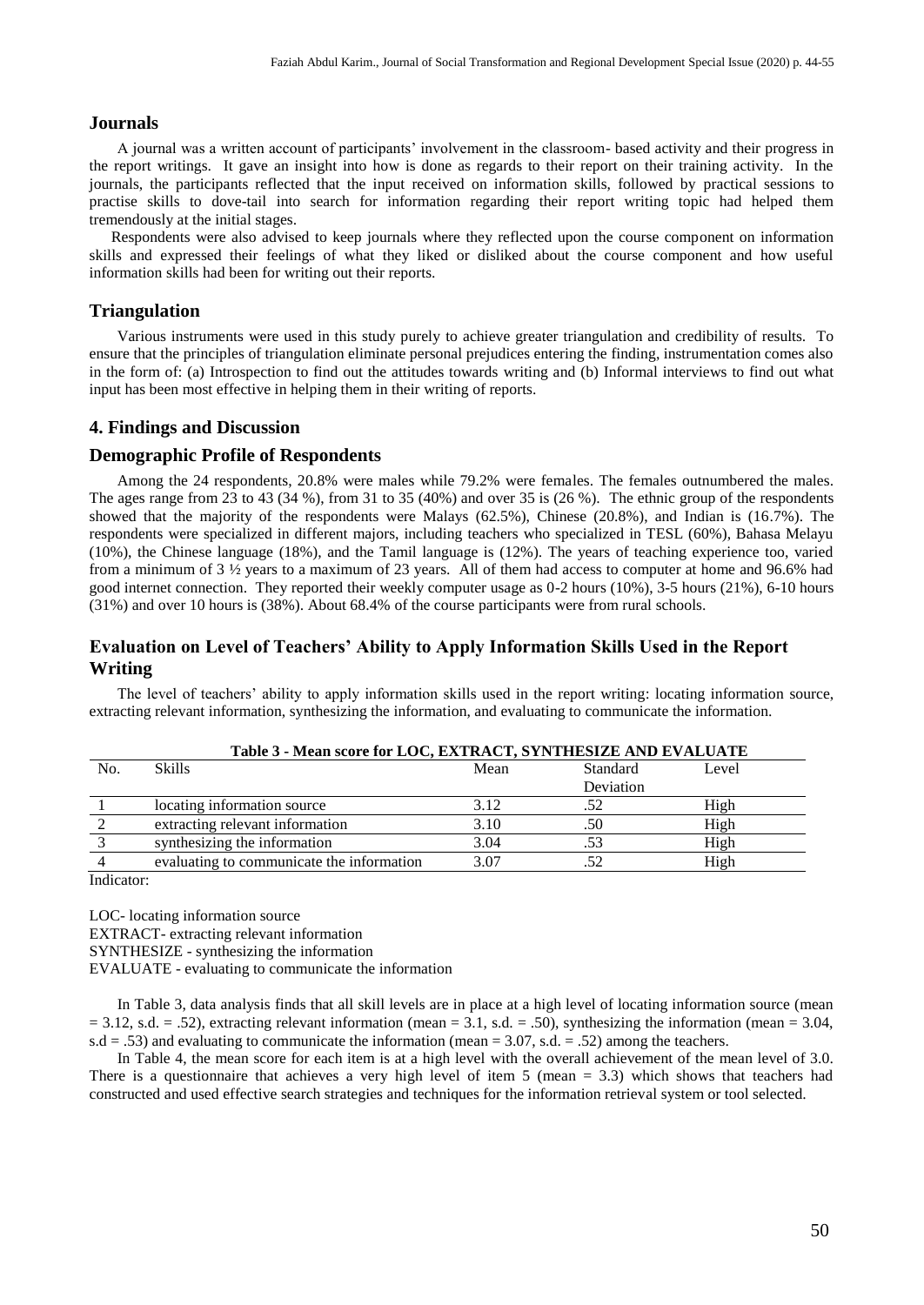| Item           | Ability to                                                                   | Mean | Level       |
|----------------|------------------------------------------------------------------------------|------|-------------|
| $\overline{1}$ | understand the general information search process.                           | 3.2  | High        |
| 2              | identify the appropriate information retrieval systems or tools.             | 3.1  | High        |
| 3              | identify and use the source of help given in an information retrieval system | 3.2  | High        |
|                | or tools.                                                                    |      |             |
| $\overline{4}$ | consider the cost and benefit of accessing an information source.            | 3.1  | High        |
| $\overline{5}$ | construct and use effective search strategies and techniques for the         | 3.3  | <b>Very</b> |
|                | information retrieval system or tool selected.                               |      | High        |
| 6              | identify the purpose and target audience of an information source.           | 3.2  | High        |
| $\overline{7}$ | identify the different formats of information sources.                       | 3.0  | High        |
| 8              | identify and differentiate the primary, secondary and tertiary sources of    | 3.0  | High        |
|                | information.                                                                 |      |             |
| 9              | understand and identify formal and informal sources of information.          | 3.1  | High        |
| 10             | understand and identify the major disciplines and sub-disciplines of         | 3.1  | High        |
|                | knowledge.                                                                   |      |             |
| -11            | revise or modify the information need.                                       | 3.0  | High        |
| 12             | identify the key concepts that describes the information need                | 3.2  | High        |

#### **Table 4 - Mean Score for Locating Information Source Item**

Table 5 shows the mean score for each item at a high level with the overall achievement of the mean level greater than 3.0 except for item 13 which only reaches mean at level 2.8 only. There were two items of questionnaire which reached a very high level of item 16 and item 20 which showed that the students had ability to extract relevant information in a very high level in terms of taking notes in a systematic way and recording relevant information.

| Item | Ability to                                                                     | Mean | Level       |
|------|--------------------------------------------------------------------------------|------|-------------|
| -13  | skim and scan information resources to find relevant information or ideas.     | 2.8  | High        |
| 14   | understand what is being read, viewed or listened to and the ability to relate | 3.0  | High        |
|      | this to existing knowledge.                                                    |      |             |
| 15   | select the appropriate information and reject information in the context of    | 3.15 | High        |
|      | the purpose identified for using a particular information resource.            |      |             |
| 16   | take notes in a systematic way which relates to understanding and purpose.     | 3.45 | <b>Very</b> |
|      |                                                                                |      | High        |
| 17   | bring together related ideas, facts and information about a topic and relating | 3.09 | High        |
|      | this to existing knowledge.                                                    |      |             |
| 18   | determine presentation format and to develop communication skills.             | 3.22 | High        |
| 19   | choose and extract relevant information.                                       | 3.06 | High        |
| 20   | record relevant information through note making or making a visual             | 3.3  | <b>Very</b> |
|      | organizer such as a chart, graph, or outline, etc.                             |      | High        |
| 21   | determine which sources are too easy, too hard, or just right.                 | 3.1  | High        |

#### **Table 5 - Mean Score for Every Extracting Relevant Information Item**

Table 6 shows the mean score for each item at a high level with the overall achievement of the mean level greater than 3.0 except for item 31 which only reaches mean at 2.9 level only. There were no questionnaires that reached a very high mean of mean exceeding 3.25.

| Item            | Ability to                                                                          | Mean  | Level |
|-----------------|-------------------------------------------------------------------------------------|-------|-------|
| 22              | take bits and pieces of information and creating a new and coherent thought from    | 3.06  | High  |
|                 | them.                                                                               |       |       |
| 23              | organize information from multiple sources.                                         | 3.02  | High  |
| 24              | summarize the main ideas from information gathered.                                 | 3.1   | High  |
| 25              | synthesize the main ideas to construct new concepts.                                | 3.1   | High  |
| $\overline{26}$ | present the information in a creative way.                                          | 3.2   | High  |
| 27              | organize the content in a way the supports the purpose and format of information    | 2.56  | High  |
|                 | product or performance.                                                             |       |       |
| 28              | integrate and manipulate information such as text (print/digital), images and data, | - 3.0 | High  |
|                 | as needed, for the development of the new information product or performance.       |       |       |

#### **Table 6 - Mean Score for Each Synthesizing the Information Item**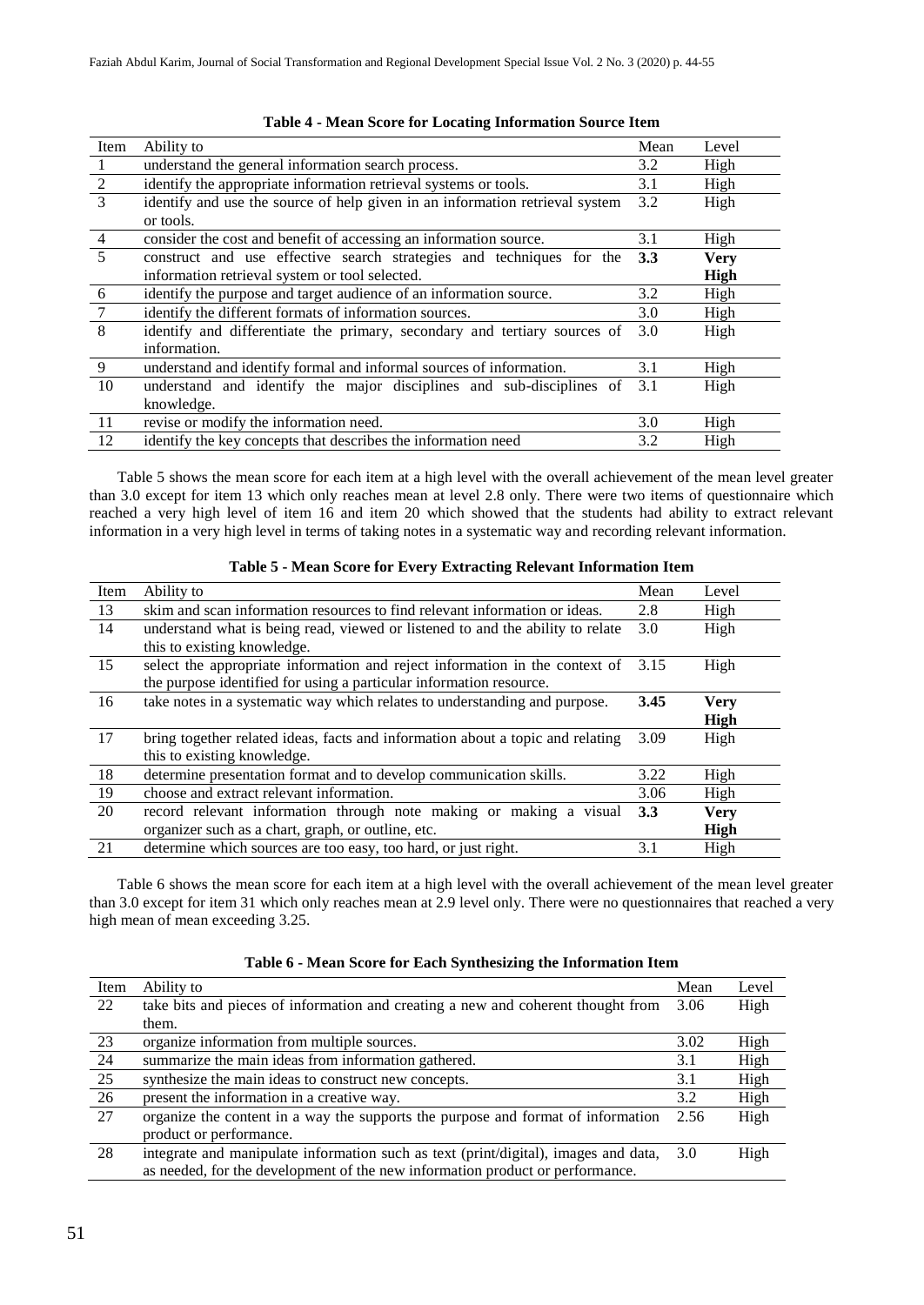| 29 | revise the development process of the information product or performance.           | 3.1 | High |
|----|-------------------------------------------------------------------------------------|-----|------|
| 30 | use information from several sources to create new ideas based on analysis.         | 3.2 | High |
| 31 | infer and summarise into a complete and original understanding of the text.         | 2.9 | High |
| 32 | infer relationships among sources.                                                  | 3.1 | High |
| 33 | collect and discard from among the information generated by the information         | 3.0 | High |
|    | strategy process.                                                                   |     |      |
| 34 | generate through the information strategy process enables communicators to make 3.1 |     | High |
|    | idea.                                                                               |     |      |

Table 7 shows the mean score for most items at a high level with overall reaching the mean level of 3.0 except for item 40 and 43 which only reaches mean at level 2.9 only. There is a questionnaire that achieves a very high level of mean with a mean value of more than 3.25 which is a 36 item that shows that teachers have Evaluating skills in a very high level in terms of "reflect on the processes involved in assignment-related work".

|      | Tubic / Mixan Score per Evanuating to communicate the milorination rechip               |      |             |  |  |
|------|-----------------------------------------------------------------------------------------|------|-------------|--|--|
| Item | Ability to                                                                              | Mean | Level       |  |  |
| 35   | identify areas of improvement in the effective use of information resources in the      | 3.1  | High        |  |  |
|      | future.                                                                                 |      |             |  |  |
| 36   | reflect on the processes involved in assignment-related work                            | 3.3  | <b>Very</b> |  |  |
|      |                                                                                         |      | High        |  |  |
| 37   | begin thinking about how the project went and consider                                  | 3.1  | High        |  |  |
|      | possibilities for the future.                                                           |      |             |  |  |
| 38   | evaluate the process and the project/results.                                           | 3.0  | High        |  |  |
| 39   | review the research process and compare and evaluate the information and data.          | 3.0  | High        |  |  |
| 40   | judge the product effectiveness and judge the process efficiency.                       | 2.9  | Low         |  |  |
| 41   | use the feedback and assessment for the next                                            | 3.1  | High        |  |  |
|      | learning activity / task.                                                               |      |             |  |  |
| 42   | determine in what other subjects the skills can be used.                                | 3.0  | High        |  |  |
| 43   | apply initial criteria's such as authority, accuracy, validity, reliability, timeliness | 2.9  | Low         |  |  |
|      | and point of view or bias for evaluating information source.                            |      |             |  |  |
| 44   | evaluate both print and electronic information sources.                                 | 3.1  | High        |  |  |

**Table 7 - Mean Score per Evaluating to Communicate the Information Items**

# **Correlation of Components of Information Skills Used in the Report Writing**

Analyze whether there is a significant the correlation of locating information source with extracting relevant information; synthesizing the information and evaluating to communicate the information and the relationship between locating information source with extracting relevant information, synthesizing the information and evaluating to communicate the information among teachers.

Table 8 shows that there is a significant relationship between locating information source and extracting relevant information ( $r = .975$ ,  $p = .000$ ), synthesizing the information ( $r = .976$ ,  $p = .000$ ) and evaluating to communicate the information ( $r = .98$ ,  $p = .000$ ).

The findings showed that all null hypotheses were successfully rejected which proved that there was a significant relationship between all the variables studied.

#### **Table 8 - Correlation analysis between LOC with EXTRACT, SYNTHESIZE AND EVALUATE**

| <b>Hypothesis</b>                                                                                                                          | Value r | Value p | Decision |
|--------------------------------------------------------------------------------------------------------------------------------------------|---------|---------|----------|
| There was no significant relationship between locating information<br>source and extracting relevant information among teachers.           | .98     | .000    | Rejected |
| There was no significant relationship between locating information<br>source and synthesizing the information among teachers.              | .98     | .000    | Rejected |
| There was no significant relationship between locating information<br>source and evaluating to communicate the information among, teachers | .98     | .000    | Rejected |

Indicator:

LOC- locating information source

EXTRACT- extracting relevant information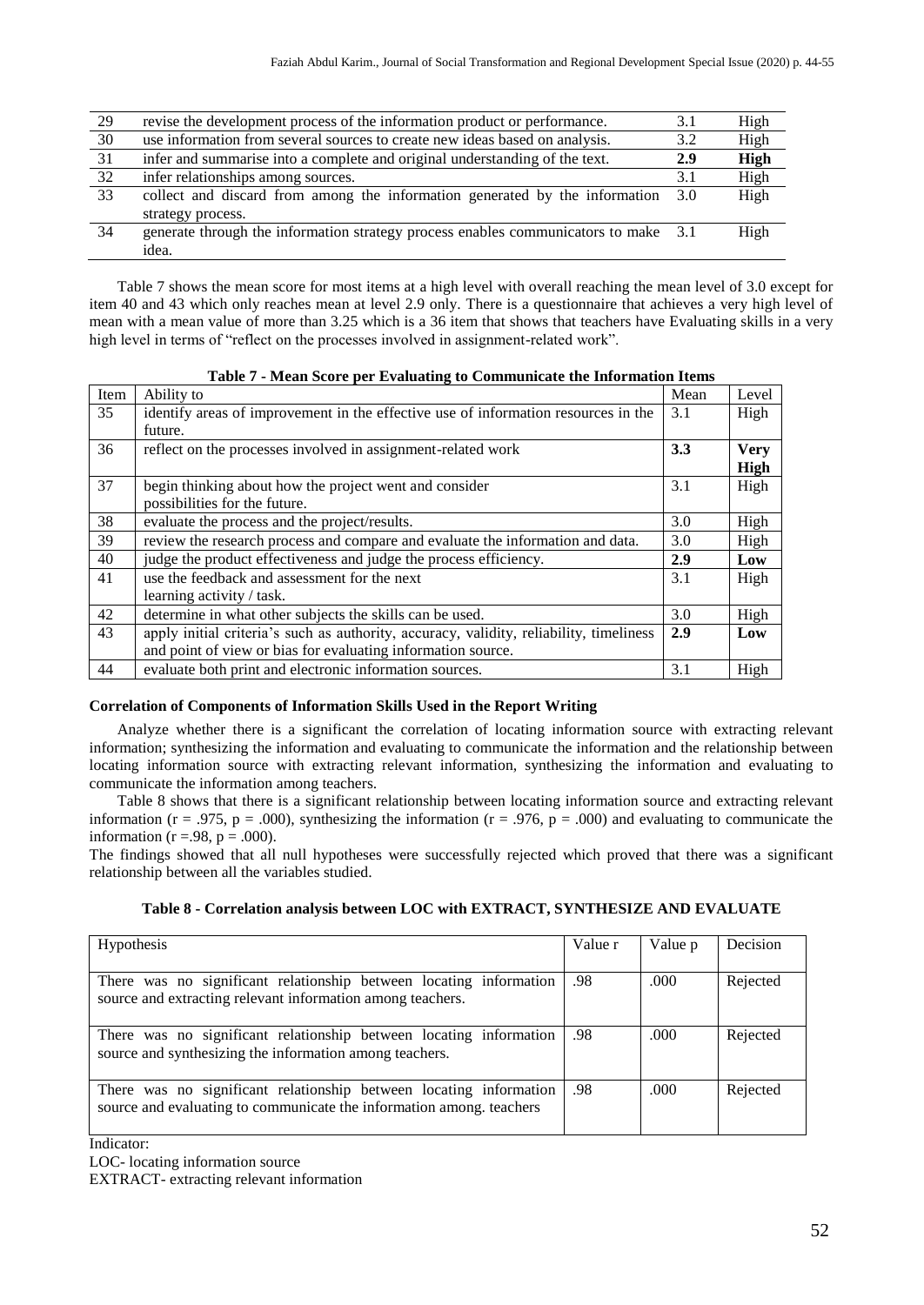SYNTHESIZE - synthesizing the information EVALUATE - evaluating to communicate the information

#### **Pre-Test and Post-Test**

The results of the post-test were more encouraging than the pre-test. The best result in the pre-test was in the 'summary' and the best score for the post-test was in 'Direct Quotations'. A comparison of the results of the pre-test and the post-test reflected the overall performance of participants in Information skills in the English Language Proficiency Course. It also proved to be a yardstick for the researcher where pedagogical skills were concerned.

#### **Report Writing**

The results of the report writings were very encouraging. 20 out of 24 participants secured distinctions, with 2 securing credits and 2 just making the grade. As most of the scores obtained for the whole report writing were good, it indicated that the course on information skills had enabled them to write effectively in their report writings. The high scores too, were a testimony of the participants' effective and accurate application of information skills in their report writings.

#### **Journals**

In the journals, the participants reflected that the input received on information skills, followed by practical sessions to practise skills to dove-tail into search for information regarding their report writing topic had helped them tremendously at the initial stages. They did not encounter any problems when attending the training activity as their course mates as well as the trainer were very supportive. In their journal, they also expressed the fact that the course component 'Information Skills' had helped them tremendously in library research and had enabled them to retrieve information on a topic easily. They were able to glean appropriate information from books, newspaper, thesaurus, encyclopedia, self-access materials and the Internet for information to write their report. They became competent to assess, analyze, evaluate and communicate appropriate information from variety of resources for their report writing. In their last journal, they also expressed the fact that the interaction and training activity had helped them tremendously

in most notably in situations requiring decision making, problem solving, or the acquisition of knowledge and had enabled them to retrieve information on a topic easily. They were able to assess, analyze, evaluate and communicate appropriate information from variety of resources for their report writing.

#### **Introspection to Find Out the Attitudes towards Report Writing**

An analysis of the data in the introspection revealed that all the course participants were unanimous in maintaining that they were not adequately prepared for report writing. An overwhelming 66% of the course participants were unclear about the objectives of report writing. This ignorance was reflected in their attitude towards report writing. 83.3% of the course participants admitted that they were not serious about report writing. Findings suggest that nobody enjoyed report writing and 75% of them believed that report writing was a burden to them. 75% of the course participants also felt that writing report was a waste of time and were sure that they would not continue to write report after their CPD English language Proficiency course. Only a handful, 12.5% of the course participants were aware of the general benefits of writing report. All of them believed that feedback from trainer regarding their writing was important. However, only 33% of the course participants could see the relationship between report writing and there in their teaching career.

An analysis of the data in the introspection was consistent with the findings gleaned from informal interviews. Course participants who claimed that they could see the relationship only had a vague idea of it. Examples of such vague ideas were:

- "Writing report is the in-thing now; every professional should write...."
- "In teaching, writing report will make the teachers remember things better"
- "When teachers write, they can find out more about their students' weaknesses"

Generally, the findings indicate that much needs to be done with regard to the respondents' understanding and attitudes towards report writing.

Finally, the findings also suggested that in the initial stages, the course participants had a very negative attitude towards report writing. This could be due to their ignorance of its benefits and their own inability to apply the information skills. However, the findings also showed that all these could be changed when the proper input and practice were given. The generally positive shift in the course participants' attitude was a sign that the lecturer had been moving in the right direction. As findings revealed, a small percentage of the course participants were 'die-hards' who refused to change but the reasons given by them were interestingly valid. It can be concluded that given a time, concerted effort, it is possible to do adaptive modification attitude of the course participants.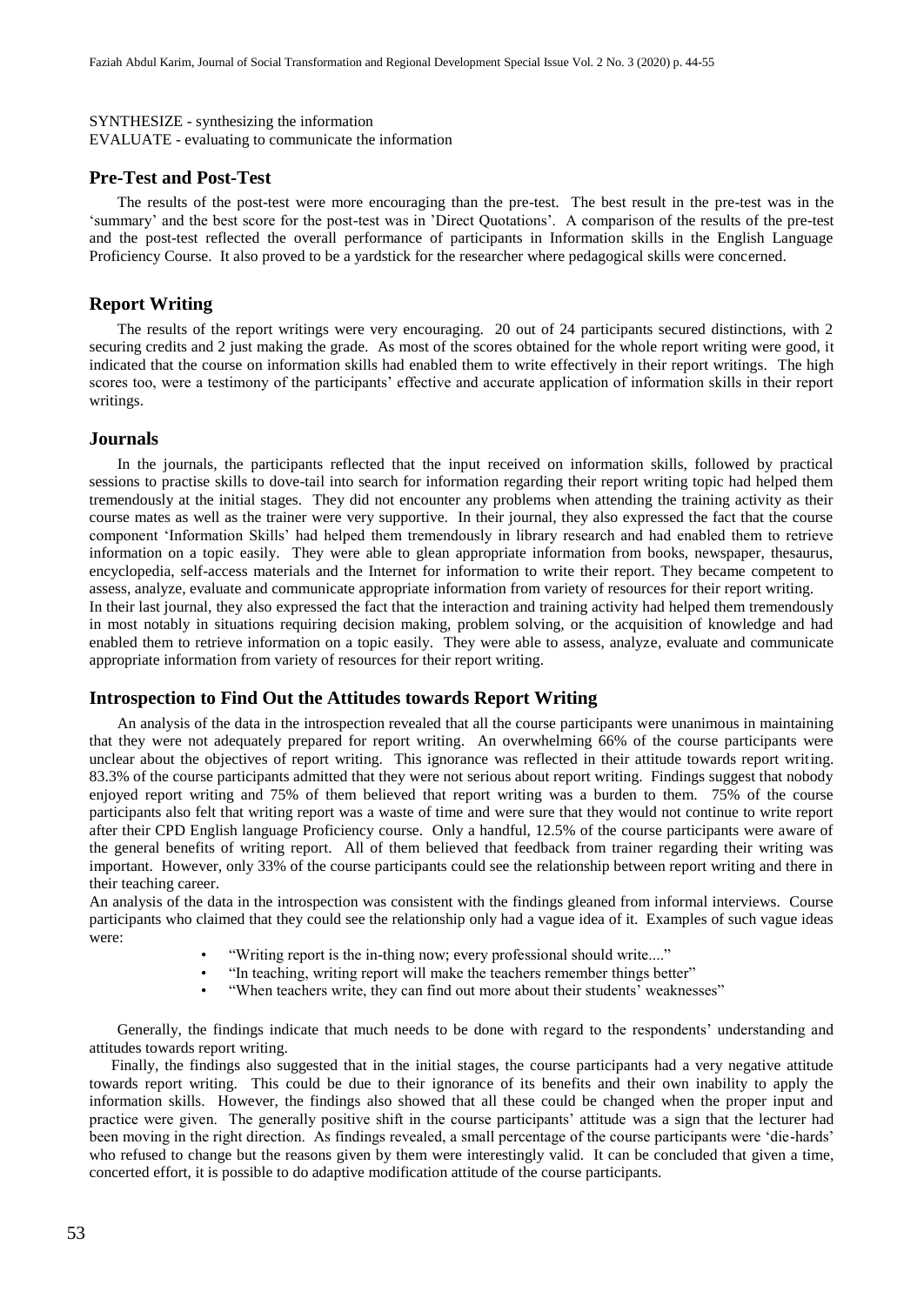The findings show that overall the skills are in the (Mean =  $3.12$ , SD =  $.52$ ) locating information source, (Mean = 3.1,  $SD = .496$ ) extracting relevant information, (Mean = 3.04,  $SD = .53$ ) synthesizing the information and evaluating to communicate the information (Mean =  $3.07$ , SD = .52). This finding shows that students can master all skills if they have been exposed and trained. Lundstrom Kacy et. Al (2015) conducted a research to determine how information synthesis skills can be taught effectively, and to discover how the level of synthesis in student writing can be effectively measured. The findings that teachers attending the CPD possessed information skill knowledge. They acquired information skills because they know it when and why they require information, where to locate it, and how to assess, utilize, and communicate it morally and legitimately. The result of this study is in line with that of Sumpter (2006) who found that LIS postgraduate students demonstrated high proficiency in information literacy knowledge. Furthermore, the result reveals that LIS postgraduate students possessed a moderate level of information literacy skills. This is because they are moderately skilled in locating and accessing information, evaluating information, and highly skilled in using information. This is as posited by Ojedokun (2007) that information literacy skills in all disciples requires an individual to be able to define problem; initiate a plan to find information; locate and access resources; use the information; synthesize information; and carry out some forms of evaluation.

The findings also show that there is a significant relationship at the very strong level between all the variables between locating information source, extracting relevant information, synthesizing the information and evaluating to communicate the information. Studies on the relationship between locating information source, extracting relevant information, synthesizing the information and evaluating to communicate the information have indeed showed a significant relationship between all variables.

#### **5. Conclusion**

The findings were favourable. More than fifty percent of the course participants obtained distinction for their report writings. The high scores obtained for the overall report writing were an indication of participants' total comprehension and application of the course component. The favourable post-test results manifested that the input on information skills had been used accurately and effectively. They had manifested a good mastery of information skills in terms of precision of ideas and thoughts as well as coherence and cohesion in writing. The journals gave an insight into participants' feelings and perceptions regarding the course. The interviews were an added source of information for the reports writing. In addition, the questionnaire on the information skills component yielded positive results with a majority claiming that the course was necessary for the effective writing reports. From this study, it can be concluded that given time concerted efforts and a good mastery of information skills in terms of precision of ideas and thoughts as well as coherence and cohesion in writing, it is possible to raise the level of writing competency of the course participants.

An information literate learner is able to: recognize a need for information; determine the extent of information needed; access information efficiently; critically evaluate information and its sources; classify, store, manipulate and redraft information collected or generated; incorporate selected information into their knowledge base; use information effectively to learn, create new knowledge, solve problems and make decisions; understand economic, legal, social, political and cultural issues in the use of information; access and use information ethically and legally; use information and knowledge for participative citizenship and social responsibility; and experience information literacy as part of independent learning and lifelong learning (Bundy, 2004).

#### **Acknowledgment**

The author would like to express their gratitude to Training Development Department, Institute of Teacher Education Tun Hussein Onn Kampus, Batu Pahat, Johor, Malaysia for the assistance and the information provided to ensure the success of the study.

#### **References**

- [1] Borg, S (2015) Researching language teacher education in Paltridge, B and Phakiti, A (eds), The Continuum companion to research methods in applied linguistics (Second ed., pp. 541–560). London: Bloomsbury
- [2] Bundy, A. (Ed.). (2004). Australian and New Zealand Information Literacy Framework: Principles, Standards and Practice (2nd ed.). Adelaide, SA: Australian and New Zealand Institute for Information Literacy
- [3] Burke, Jim. "School Tools." English Companion. 2007. 27 Apr 2008
- [4] Carnavale, Anthony P. and Rose, Stephen J. 2015. "The Economy Goes to College: The Hidden Promise of Higher Education in the Post-Industrial Service Economy." Washington, D.C.: Georgetown University Center on Education and the Workforce
- [5] Chomsky, N. 2000. Minimalist inquiries: The framework. Step by step ed.by Martin, Roger, David Michaels & Juan Uriagereka
- [6] Chow, Barbara. 2010. "The Quest for 'Deeper Learning'." October 06, Education Week
- [7] Common Core State Standards Initiative 2010, 4. https://www.aeseducation.com/blog/what-are-iste-standards